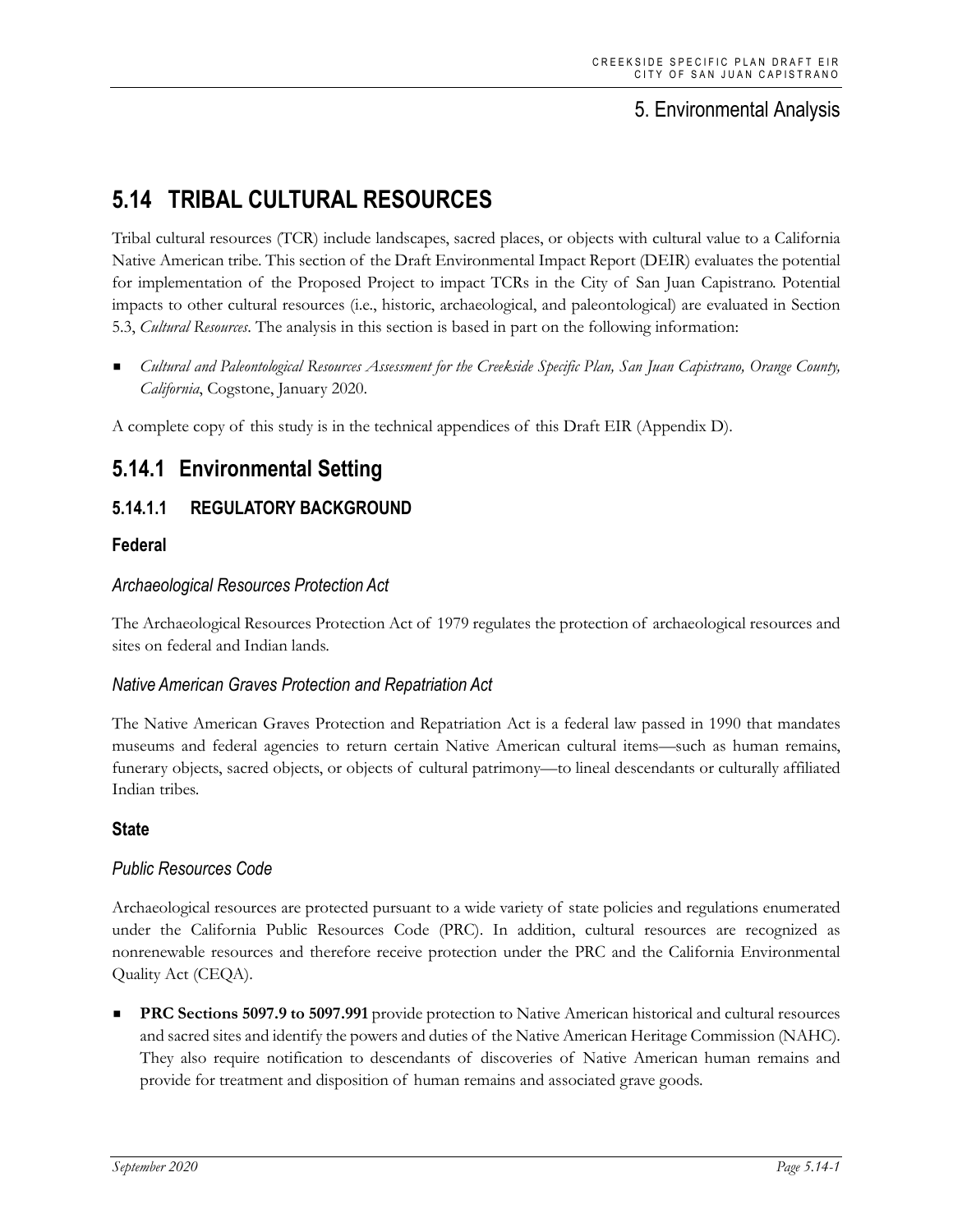**PRC Section 5097.9** states that no public agency or private party on public property shall "interfere with the free expression or exercise of Native American Religion." The code further states that:

No such agency or party [shall] cause severe or irreparable damage to any Native American sanctified cemetery, place of worship, religious or ceremonial site, or sacred shrine... except on a clear and convincing showing that the public interest and necessity so require. County and city lands are exempt from this provision, except for parklands larger than 100 acres.

#### *Health and Safety Code*

The discovery of human remains is regulated by California Health and Safety Code Section 7050.5, which states that:

In the event of discovery or recognition of any human remains in any location other than a dedicated cemetery, there shall be no further excavation…until the coroner…has determined…that the remains are not subject to…provisions of law concerning investigation of the circumstances, manner and cause of any death, and the recommendations concerning the treatment and disposition of the human remains have been made to the person responsible…. The coroner shall make his or her determination within two working days from the time the person responsible for the excavation, or his or her authorized representative, notifies the coroner of the discovery or recognition of the human remains. If the coroner determines that the remains are not subject to his or her authority and…has reason to believe that they are those of a Native American, he or she shall contact, by telephone within 24 hours, the Native American Heritage Commission.

#### *Senate Bill 18*

Prior to the enactment of Senate Bill 18 (SB 18) (California Government Code Sections 65352.3 et seq.) related to traditional tribal cultural places (TTCP) in 2004, state law provided limited protection for Native American prehistoric, archaeological, cultural, spiritual, and ceremonial places. These places may include sanctified cemeteries, religious and ceremonial sites, shrines, burial grounds, prehistoric ruins, archaeological or historic sites, Native American rock art inscriptions, or features of Native American historic, cultural, and sacred sites.

SB 18 placed new requirements on local governments for developments within or near TTCPs. SB 18 requires local jurisdictions to provide opportunities for involvement of California Native Americans tribes in the landplanning process for the purpose of preserving traditional tribal cultural places. The Final Tribal Guidelines recommends that the NAHC provide written information as soon as possible but no later than 30 days after the receipt of the notification to inform the lead agency if the Proposed Project is determined to be in proximity to a TTCP, and another 90 days for tribes to respond to if they want to consult with the local government to determine whether the project would have an adverse impact on the TTCP. There is no statutory limit on the consultation duration. Forty-five days before the action is publicly considered by the local government council, the local government refers action to agencies, following the CEQA public review time frame. The CEQA public distribution list may include tribes listed by the NAHC who have requested consultation or it may not. If the NAHC, the tribe, and interested parties agree upon the mitigation measures necessary for the project,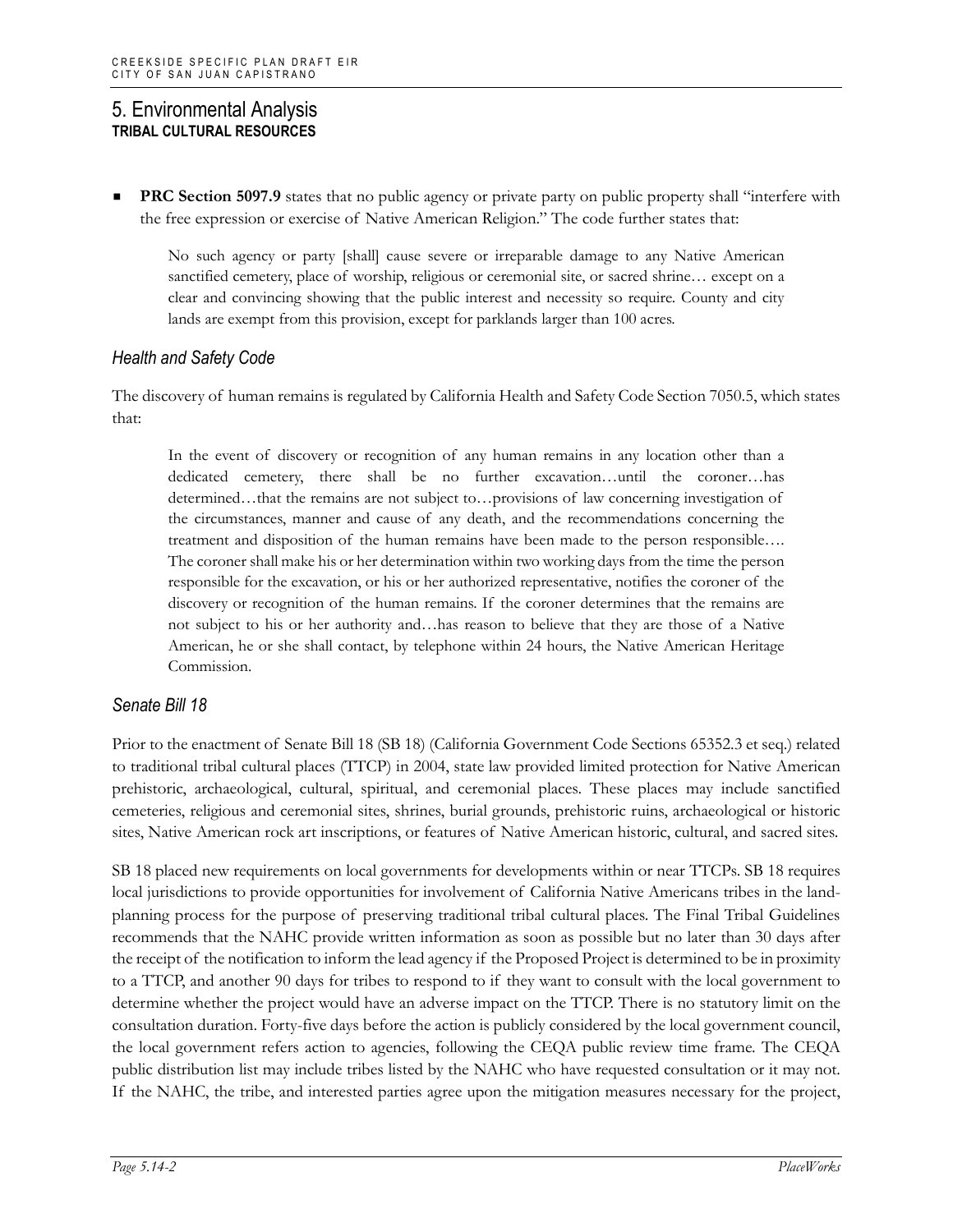they would be included in the project's EIR. If both the lead agency and the tribe agree that adequate mitigation or preservation measures cannot be taken, then neither party is obligated to take action.

SB 18 requires a city or county to consult with the NAHC and any appropriate Native American tribe prior to the adoption, revision, amendment, or update of a city's or county's General Plan. Although SB 18 does not specifically mention consultation or notice requirements for adoption or amendment of specific plans, the Final Tribal Guidelines advises that SB 18 requirements extend to specific plans as well, because state planning law requires local governments to use the same process for amendment or adoption of specific plans as for general plans (defined in Government Code § 65453). In addition, SB 18 provides a new definition of TTCP that requires a traditional association of the site with Native American traditional beliefs, cultural practices, or ceremonies, or the site must be shown to actually have been used for activities related to traditional beliefs, cultural practices, or ceremonies. Previously, the site was defined to require only an association with traditional beliefs, practices, lifeways, and ceremonial activities. In addition, SB 18 law amended Civil Code Section 815.3 and added California Native American tribes to the list of entities that can acquire and hold conservation easements for the purpose of protecting their cultural places.

### *Assembly Bill 52*

The Native American Historic Resource Protection Act (AB 52) took effect July 1, 2015, and incorporates tribal consultation and analysis of impacts to TCR into the CEQA process. It requires that impacts to TCRs be analyzed like any other CEQA topic and establishes a consultation process for lead agencies and California tribes. Projects that require a Notice of Preparation of an EIR or Notice of Intent to adopt an ND or MND are subject to AB 52. A significant impact on a TCR is considered a significant environmental impact, requiring feasible mitigation measures.

TCRs must have certain characteristics:

- 1) Sites, features, places, cultural landscapes (must be geographically defined), sacred places, and objects with cultural value to a California Native American tribe that are either included or determined to be eligible for inclusion in the California Register of Historic Resources or included in a local register of historical resources. (PRC § 21074[a][1])
- 2) The lead agency, supported by substantial evidence, chooses to treat the resource as a TCR. (PRC § 21074[a][2])

The first category requires that the TCR qualify as a historical resource according to PRC Section 5024.1. The second category gives the lead agency discretion to qualify that resource—under the conditions that it support its determination with substantial evidence and consider the resource's significance to a California tribe. Following is a brief outline of the process (PRC §§ 21080.3.1–3.3).

1) A California Native American tribe asks agencies in the geographic area with which it is traditionally and culturally affiliated to be notified about projects. Tribes must ask in writing.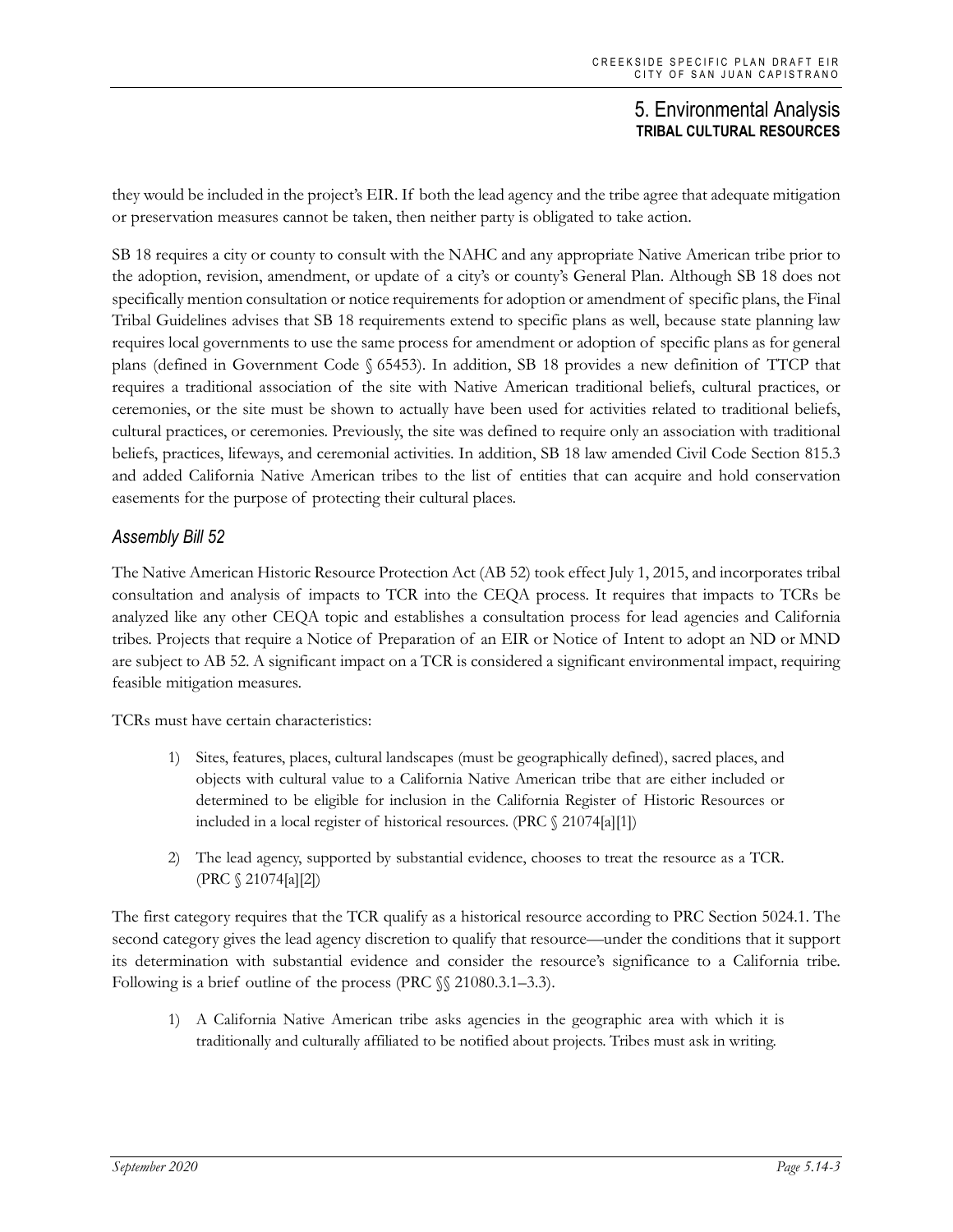- 2) Within 14 days of deciding to undertake a project or determining that a project application is complete, the lead agency must provide formal written notification to all tribes who have requested it.
- 3) A tribe must respond within 30 days of receiving the notification if it wishes to engage in consultation.
- 4) The lead agency must initiate consultation within 30 days of receiving the request from the tribe.
- 5) Consultation concludes when both parties have agreed on measures to mitigate or avoid a significant effect to a TCR, OR a party, after a reasonable effort in good faith, decides that mutual agreement cannot be reached.
- 6) Regardless of the outcome of consultation, the CEQA document must disclose significant impacts on TCRs and discuss feasible alternatives or mitigation that avoid or lessen the impact.

## **5.14.1.2 EXISTING CONDITIONS**

The Project Site is fully developed with vacant industrial building. The project area is within the territory of the Acjachemen (Juaneño) (Cogstone 2020). Their traditional tribal territory was situated partly in northern San Diego County and partly in southern Orange County, generally bounded by Las Pulgas Creek to the south, Aliso Creek to the north, the Pacific Ocean to the west, and the Santa Ana Mountains to the east. Villages were mostly along San Juan Creek, Trabuco Creek, and San Mateo Creek. Two prehistoric villages nearest the Project Site are both 0.25 to 0.5 miles from the Project Site. The NAHC performs searches of its Sacred Lands Inventory to alert agencies of the existence, but not the location, of Native American sacred sites in a project's Area of Potential Effects (NAHC 2020). A Sacred Lands File (SLF) search request was sent to the Native American Heritage Commission (NAHC) on November 6, 2019. The NAHC responded on November 22, 2019, with a positive SLF search. There are no known TCRs on the Project Site.

## **5.14.2 Thresholds of Significance**

According to Appendix G of the CEQA Guidelines, a project would normally have a significant effect on the environment if the project would:

- TCR-1 Cause a substantial adverse change in the significance of a tribal cultural resource, defined in Public Resources Code § 21074 as either a site, feature, place, cultural landscape that is geographically defined in terms of the size and scope of the landscape, sacred place, or object with cultural value to a California Native American tribe, and that is:
	- i) Listed or eligible for listing in the California Register of Historical Resources, or in a local register of historical resources as defined in Public Resources Code section 5020.1(k), or
	- ii) A resource determined by the lead agency, in its discretion and supported by substantial evidence, to be significant pursuant to criteria set forth in subdivision (c) of Public Resources Code § 5024.1. In applying the criteria set forth in subdivision (c) of Public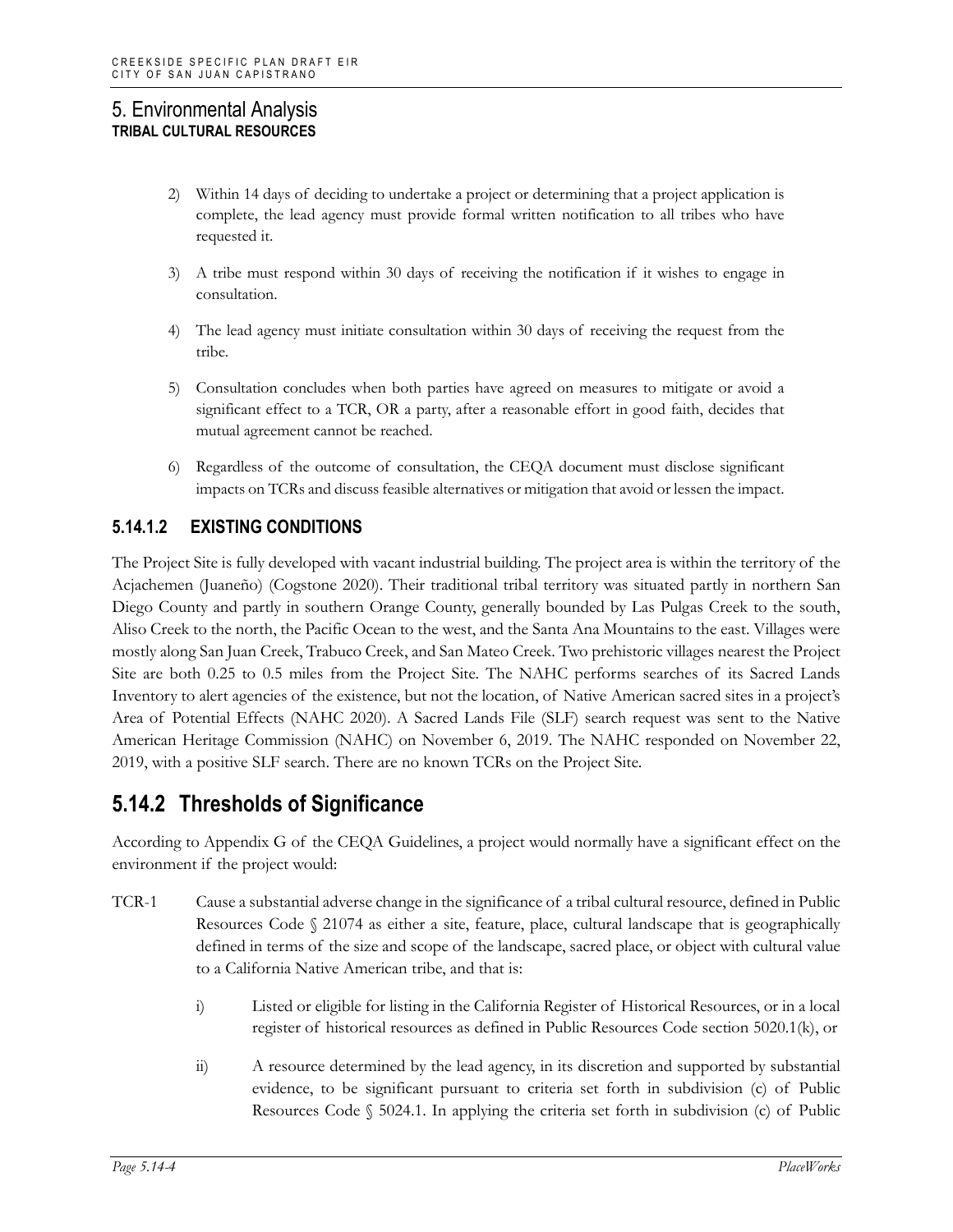Resource Code  $\S$  5024.1, the lead agency shall consider the significance of the resource to a California Native American tribe.

## **5.14.3 Plans, Programs, and Policies**

#### **Regulatory Requirements**

PPP TCR-1 Pursuant to the California Health and Safety Code Section 7050.5, the Proposed Project would stop further excavation in the event of discovery or recognition of any human remains until a qualified coroner has made appropriate determination regarding the find. The coroner will make his or her determination within two working days from the time the person responsible for the excavation, or his or her authorized representative, notifies the coroner of the discovery or recognition of the human remains. If the coroner determines that the remains are not subject to his or her authority and…has reason to believe that they are those of a Native American, he or she shall contact, by telephone within 24 hours, the Native American Heritage Commission.

## **5.14.4 Environmental Impacts**

### **5.14.4.1 METHODOLOGY**

Conducting consultation early in the CEQA process allows tribal governments, public lead agencies, and project proponents to discuss the level of environmental review, identify and address potential adverse impacts to TRC, and reduce the potential for delay and conflict in the environmental review process. The intent of the consultations is to provide an opportunity for interested Native American contacts to work with the City during the project planning process to identify and protect TCRs.

The City sent combined SB18-AB52 invitation letters to Native American tribes on January 7, 2020, which formally invited tribes to consult with the City on the Proposed Project pursuant to SB18 and AB52.

#### **SB 18 Consultation**

In accordance with SB 18 requirements, the NAHC provided a list of tribal representatives who may have knowledge of TRCs in the project area. The City sent invitation letters to the Native American contacts provided by the NAHC. Letters and emails were sent to:

- Jeff Grubbe, Chairperson, Agua Caliente Band of Cahuilla Indians
- Patricia Garcia-Plotkin, Director, Agua Caliente Band of Cahuilla Indians
- Sonia Johnston, Chairperson, Juaneno Band of Mission Indians
- Joyce Perry, Tribal Manager, Juaneno Band of Mission Indians Acjachemen Nation Belardes
- Matias Belardes, Chairperson, Juaneno Band of Mission Indians Acjachemen Nation Belardes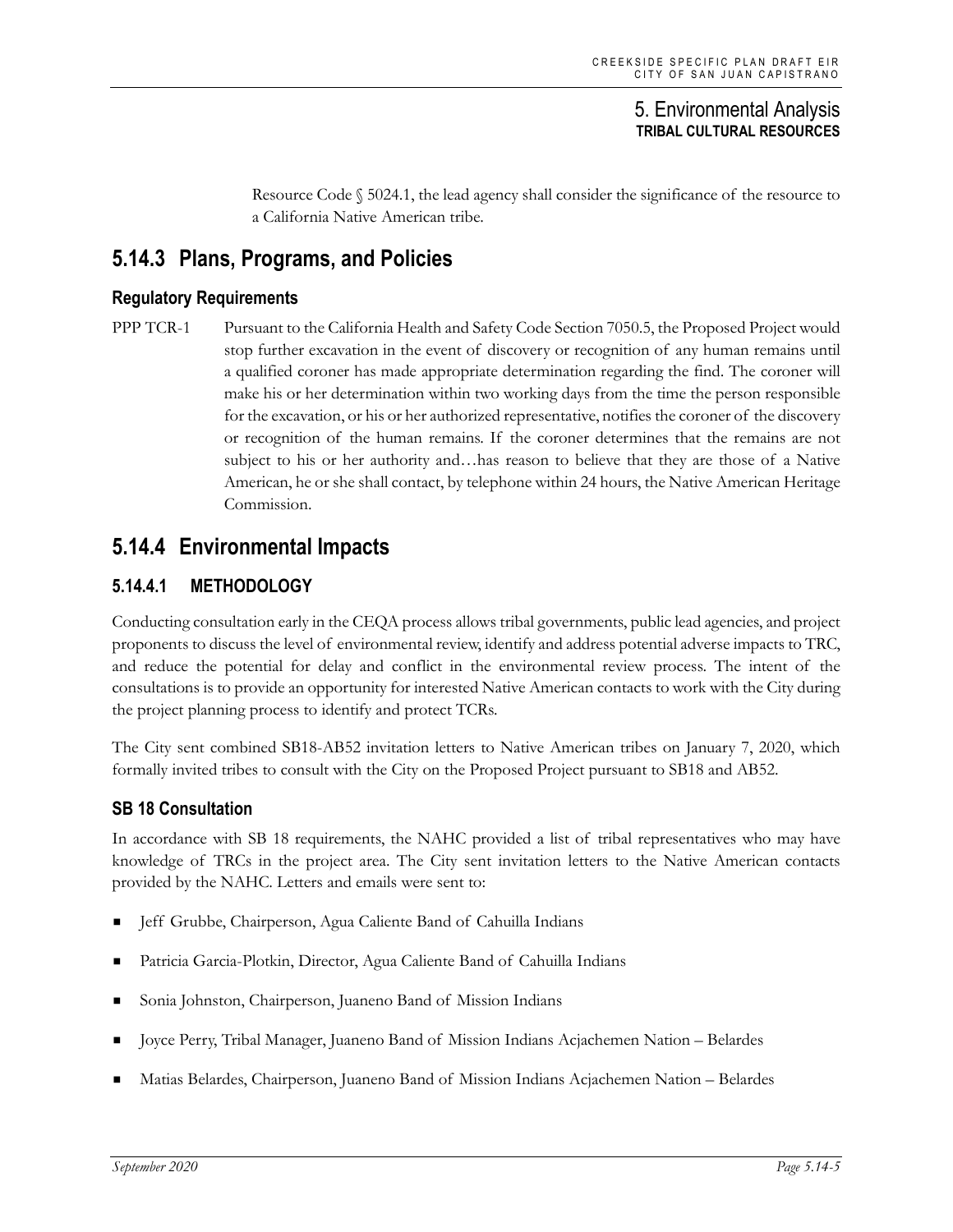- Teresa Romero, Chairperson, Juaneno Band of Mission Indians Acjachemen Nation Romero
- Fred Nelson, Chairperson, La Jolla Band of Luiseno Indians
- Shasta Gaughen, Tribal Historic Preservation Officer, Pala Band of Mission Indians
- Temet Aguilar, Chairperson, Pauma Band of Luiseno Indians
- Mark Macarro, Chairperson, Pechanga Band of Luiseno Indians
- Paul Macarro, Cultural Resources Coordinator, Pechanga Band of Luiseno Indians
- Cheryl Madrigal, Tribal Historic Preservation Officer, Rincon Band of Luiseno Indians
- Bo Mazzetti, Chairperson, Rincon Band of Luiseno Indians
- San Luis Rey, Tribal Council, San Luis Rey Band of Mission Indians
- Joseph Ontiveros, Cultural Resource Department, San Luis Rey Band of Mission Indians Soboba Band of Luiseno Indians
- Scott Cozart, Chairperson, Soboba Band of Luiseno Indians

#### **AB 52 Consultation**

AB 52 requires meaningful consultation with California Native American tribes on potential impacts to TCRs, as defined in PRC Section 21074. TCRs are sites, features, places, cultural landscapes, sacred places, and objects with cultural value to a California Native American tribe that are either eligible or listed in the California Register of Historical Resources or local register of historical resources. As part of the AB 52 process, Native American tribes must submit a written request to the lead agency to be notified of projects within their traditionally and culturally affiliated area.

On March 19, 2020, response emails were received from two tribal representative—Joyce Perry, Tribal Manager, Cultural Resource Director and Matias Belardes, Chairperson, of Juaneño Band of Mission Indians Acjachemen Nation–Belardes—requesting native and archaeological monitoring of all ground-disturbing activities and to be consulted and kept informed of the Proposed Project. No in-person meeting or telephone meeting was requested. The City is in compliance with AB 52.

### **5.14.4.2 IMPACT ANALYSIS**

The following impact analysis addresses thresholds of significance for which the Initial Study disclosed potentially significant impacts. The applicable thresholds are identified in brackets after the impact statement.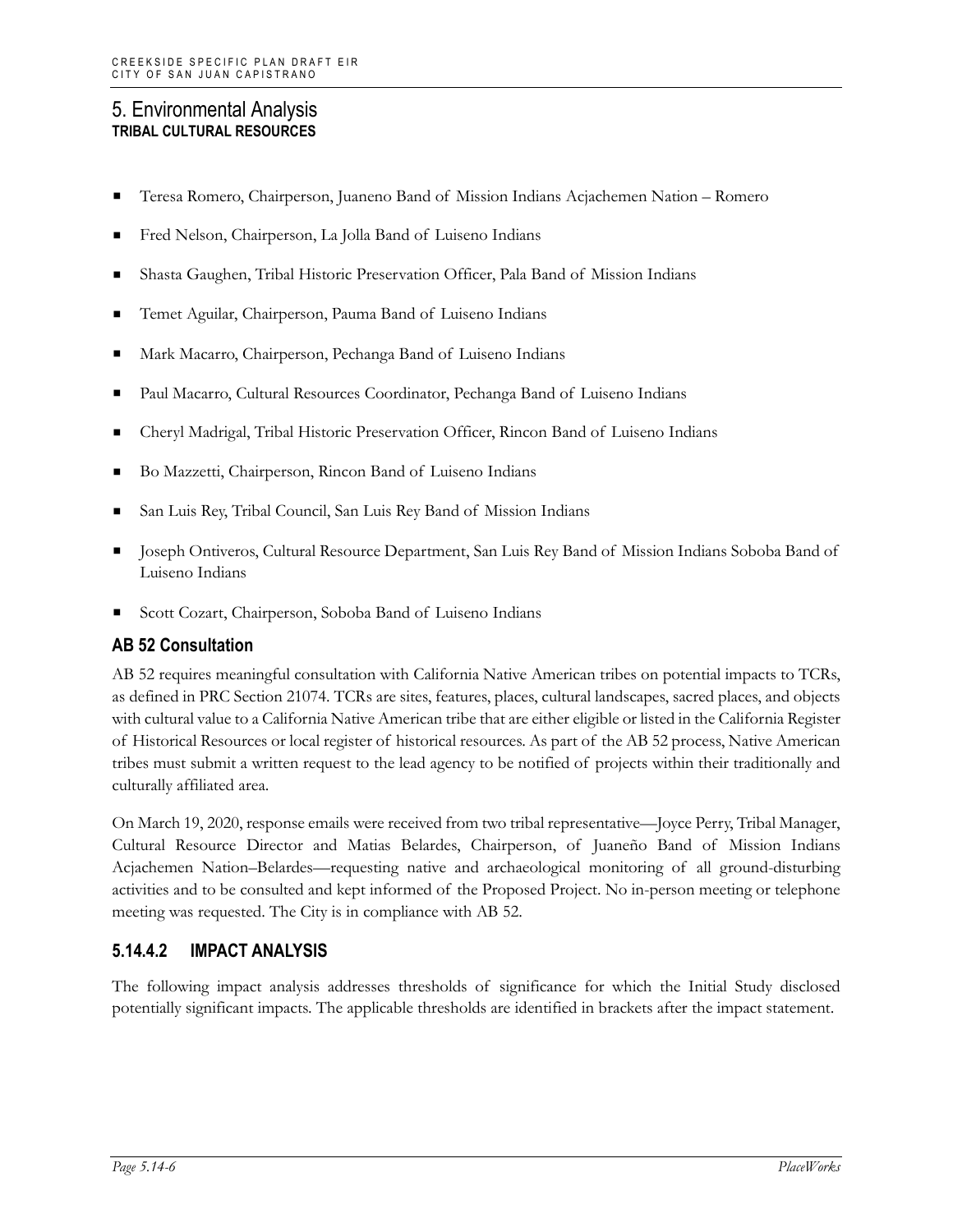#### **Impact 5.14-1: The Proposed Project would not cause a substantial adverse change in the significance of a tribal cultural resource that is listed or eligible for listing in the California Register of Historical Resources or in a local register of historical resources as defined in Public Resources Code section 5020.1(k). [Threshold TCR-1.i]**

The Project Site east of Rancho Viejo Road is developed as an industrial building and associated surface parking lot, and the area west of Viejo Road and the extent of impact area are undeveloped, and nonnative vegetation and trees cover the ground surface. The Project Site is not eligible or listed in the California Register of Historical Resources or local register of historical resources (Public Resources Code § 21074) (Cogstone 2020). Implementation of the Proposed Project would not result in any substantial adverse change in a TCR defined pursuant to PRC 5024.1 or PRC 5020.1(k).

#### *Level of Significance Before Mitigation:* No Impact.

#### **Impact 5.14-2: The Proposed Project could cause a substantial adverse change in the significance of a tribal cultural resource that is determined by the lead agency to be significant pursuant to criteria in Public Resources Code section 5024.1(c). [Threshold TCR-1.ii]**

There are no known TCRs within the boundaries of the Project Site. The Project Site was developed between 1972 through 1977 and is not listed in the California Register of Historical Resources or National Register of Historic Places (Cogstone 2020). The Project Site does not meet any of the historical resources criteria outlined in the PRC 2024.1.

In considering the significance of the resource to a California Native American tribe, the City contacted the Native American Heritage Commission for the listing of tribes with traditional lands or cultural places located within the boundaries of the Project Site and to search the Sacred Lands File. The SLF search result was positive. And as described in Section 5.14.4.1, *Methodology*, the City contacted the listed tribes, and only two tribal representatives from the same tribal group responded—Joyce Perry, Tribal Manager, Cultural Resource Director and Matias Belardes, Chairperson, of Juaneño Band of Mission Indians Acjachemen Nation–Belardes.

The Juaneño Band of Mission Indians Acjachemen Nation–Belardes considers the Project Site within its ancestral tribal territory, descending from a higher degree of kinship than traditional or cultural affiliation. Provided that the Project Site is in the SLF per the NAHC search and that the Juaneño Band of Mission Indians Acjachemen Nation–Belardes requested a native and archaeological monitor to be on-site during all grounddisturbing activities, the Project Site is considered in a sensitive area and may cause a substantial adverse change in the significance of their TCRs. Because there is a possibility that grading and excavation activities during implementation of the Proposed Project could impact previously undisturbed TCRs, impacts to TCRs are considered potentially significant.

*Level of Significance Before Mitigation:* Potentially Significant.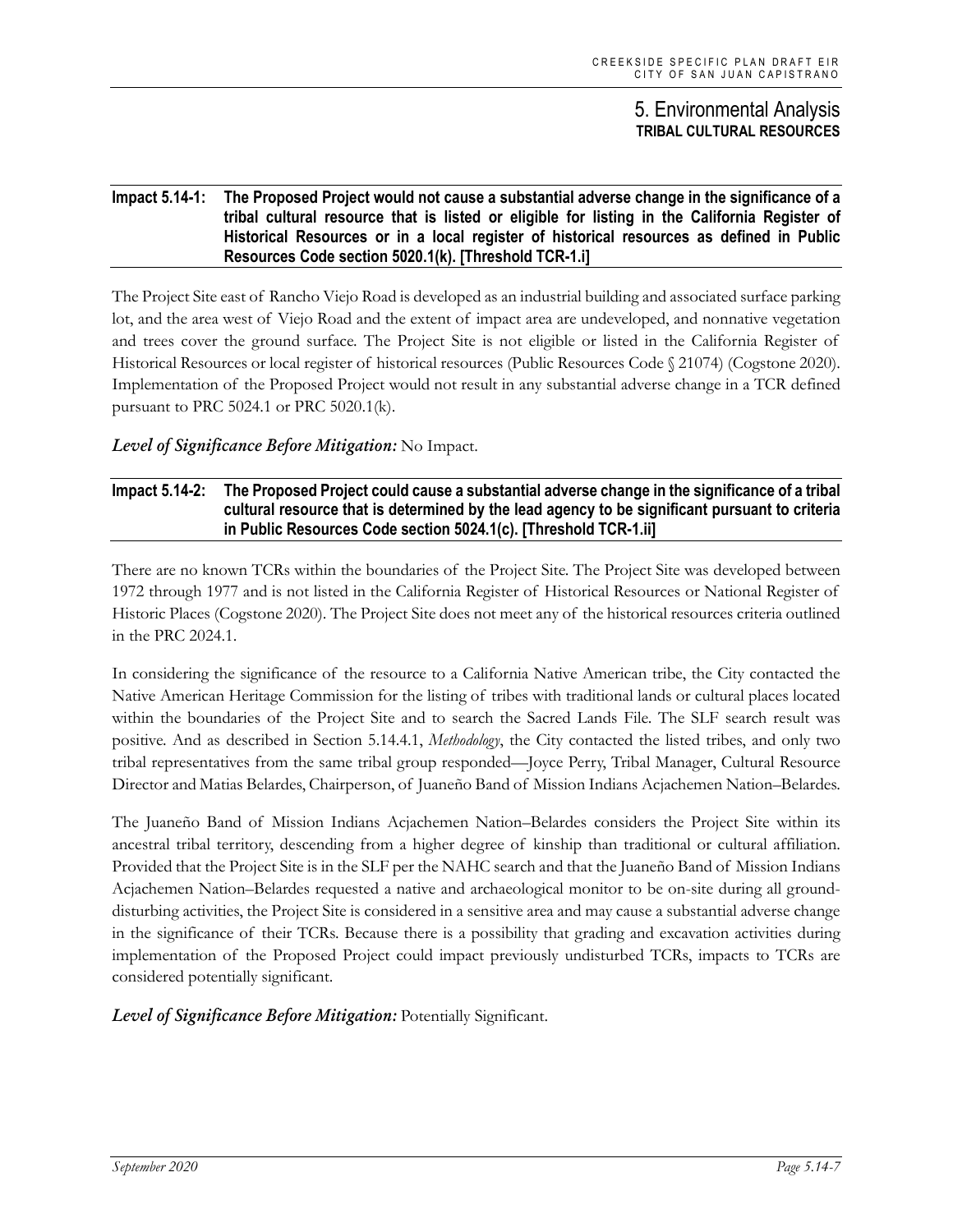## **5.14.5 Cumulative Impacts**

Cumulative impacts to TCRs would occur when the impacts of the Proposed Project, in conjunction with other projects and development in the City, result in multiple and/or cumulative impacts to TCRs in the area. The presence of TCRs are site specific. Similar to the Proposed Project, it is anticipated that other development projects would consult with NAHC and comply with AB52 and SB18 as required. If requested, each development project would consult with Native American tribes that request consultation and develop appropriate mitigation measures.

For the Proposed Project, the Juaneño Band of Mission Indians Acjachemen Nation–Belardes, the ancestral tribal group, did not identify any recorded TCR on or near the Project Site, and the archaeological survey did not identify any cultural resources. However, a records search through SCCIC and SLF indicated that the Project Site is in the vicinity of two prehistoric village sites. Therefore, a mitigation measure has been provided to reduce the potential impacts, and it is unlikely that the Proposed Project, in conjunction with other development projects in the City (which would also incorporate mitigation measures as needed), would result in cumulatively significant TCR impacts.

*Level of Significance Before Mitigation:* Less than significant.

## **5.14.6 Level of Significance Before Mitigation**

Upon implementation of regulatory requirements and standard conditions of approval, the following impacts would be less than significant: 5.14-1.

Without mitigation, the following impacts would be **potentially significant:**

**Impact 5.14-2** Tribal cultural resources could be adversely impacted by grading activities associated with the Proposed Project.

## **5.14.7 Mitigation Measures**

## **Impact 5.14-2**

- TCR-1 Prior to the issuance of any permits allowing ground-disturbing activities that cause excavation to depths greater than artificial fill, the City of San Juan Capistrano shall ensure that the applicant/developer retains qualified Native American monitor(s) during construction-related ground disturbance activities. The monitor(s) shall be approved by the tribal representatives of the Juaneño Band of Mission Indians Acjachemen Nation–Belardes and be present on-site during construction that involves ground-disturbing activities. The Native American monitor(s) shall be responsible for the following activities during the monitoring, as appropriate:
	- Complete monitoring logs on a daily basis, providing descriptions of the daily activities, including construction activities, locations, soil, and any cultural materials identified.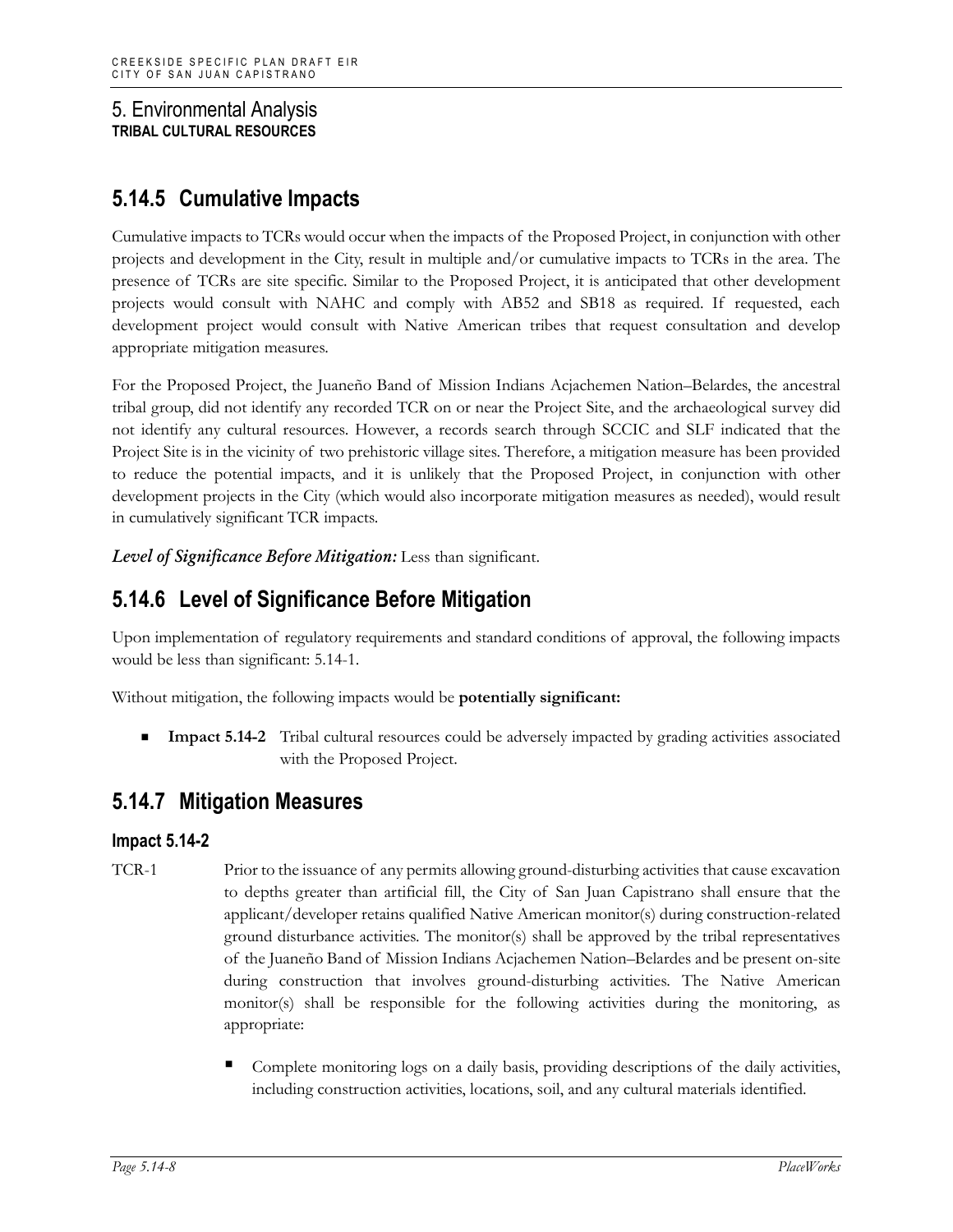- The on-site monitoring shall end when the Project Site grading and excavation activities are completed, or when the tribal representatives and monitor have indicated that the Project Site has a low potential for tribal cultural resources.
- Upon discovery of human remains, the tribal and/or archaeological monitor/consultant/consultant shall immediately divert work a minimum of 150 feet and place an exclusion zone around the burial. The monitor/consultant(s) shall then notify the tribe, the qualified lead archaeologist, and the construction manager who shall call the coroner.
- Work will continue to be diverted while the coroner determines whether the remains are Native American. The discovery is to be kept confidential and secure to prevent any further disturbance. If the finds are determined to be Native American, the coroner will notify the Native American Heritage Commission (NAHC), as mandated by state law, who will then appoint a Most Likely Descendent (MLD).

If the Juaneño Band of Mission Indians Acjachemen Nation–Belardes is designated MLD, the following treatment measures shall be implemented.

- **Prior** to the continuation of ground-disturbing activities, the applicant/developer shall arrange a designated site location within the footprint of the Project Site for the respectful reburial of the human remains and/or ceremonial objects.
- In the case where discovered human remains cannot be fully documented and recovered on the same day, the remains shall be covered with muslin cloth and a steel plate that can be moved by heavy equipment placed over the excavation opening to protect the remains. If this type of steel plate is not available, a 24-hour guard should be posted outside of working hours.
- The tribe shall make every effort to recommend diverting the development and keeping the remains in situ and protected. If the development cannot be diverted, it may be determined that the burials will be removed. The tribe will work closely with the qualified archaeologist to ensure that the excavation is treated carefully, ethically, and respectfully.
- If data recovery is approved by the tribe, documentation shall be taken that includes, at a minimum, detailed descriptive notes and sketches. Additional types of documentation shall be approved by the tribe for data recovery purposes.
- Cremations will either be removed in bulk or by other means as necessary to ensure completely recovery of all material. If the discovery of human remains includes four or more burials, the location is considered a cemetery and a separate treatment plan shall be created. Once complete, a final report of all activities is to be submitted to the tribe and the NAHC.
- Each occurrence of human remains and associated funerary objects shall be stored using opaque cloth bags. All human remains, funerary objects, sacred objects, and objects of